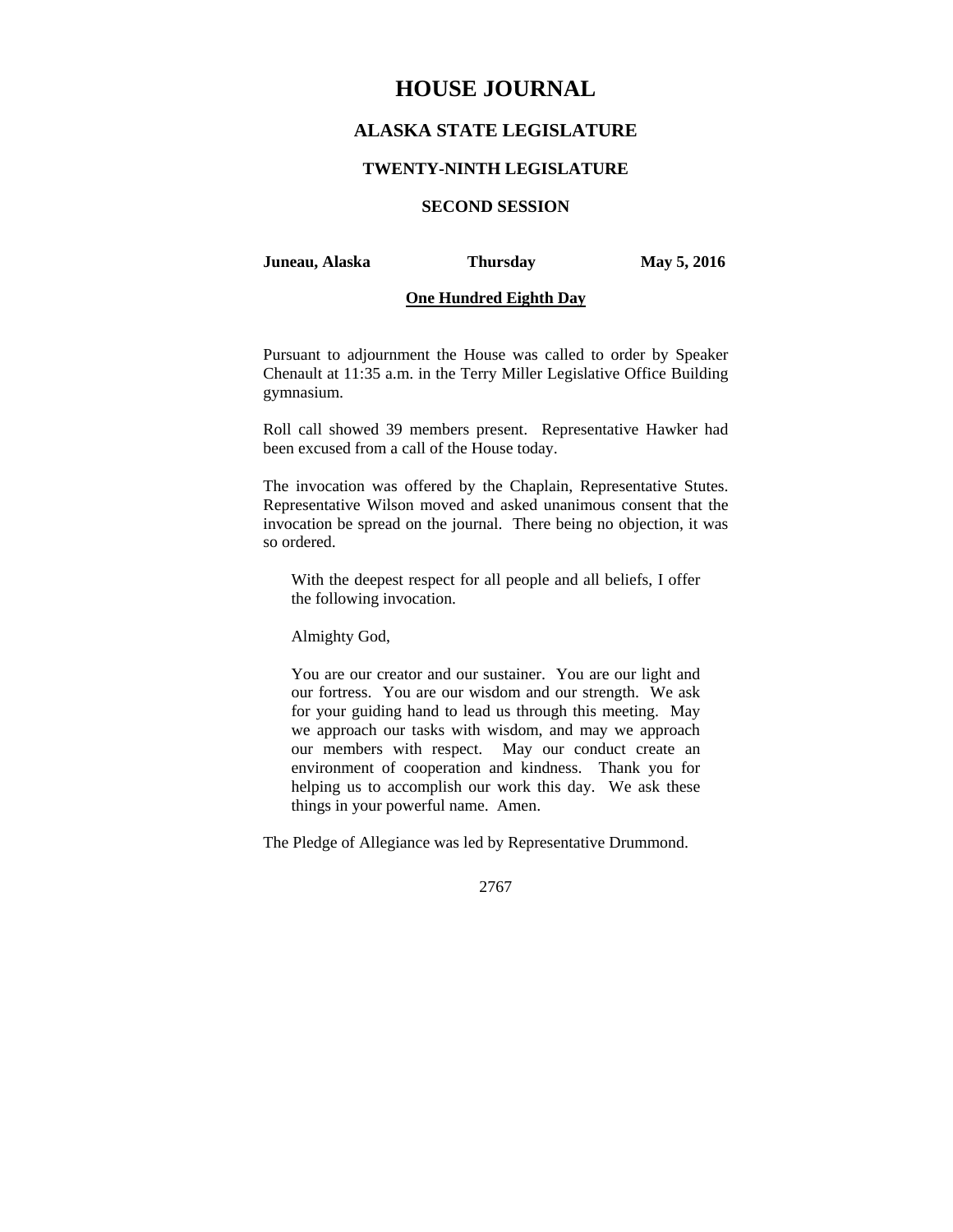## **CERTIFICATION OF THE JOURNAL**

Representative Millett moved and asked unanimous consent that the journal for the 107th legislative day be approved as certified by the Chief Clerk. There being no objection, it was so ordered.

#### **MESSAGES FROM THE GOVERNOR**

#### **HB 76**

A message dated May 4, 2016, was read stating the Governor signed the following bill and is transmitting the engrossed and enrolled copies to the Lieutenant Governor's office for permanent filing:

HOUSE BILL NO. 76

"An Act relating to the Governor's Council on Disabilities and Special Education."

Chapter No. 5, SLA 2016 Effective Date: August 2, 2016

#### **REPORTS OF SPECIAL COMMITTEES**

#### **HB 137**

The Conference Committee considering:

CS FOR HOUSE BILL NO. 137(FIN) am

"An Act raising certain fees related to sport fishing, hunting, and trapping; relating to the fish and game fund; providing for the repeal of the sport fishing surcharge and sport fishing facility revenue bonds; replacing the permanent sport fishing, hunting, or trapping identification card for certain residents with an identification card valid for three years; relating to hunting and fishing by proxy; relating to fish and game conservation decals; raising the age of eligibility for a sport fishing, hunting, or trapping license exemption for state residents; raising the age at which a state resident is required to obtain a license for sport fishing, hunting, or trapping; and providing for an effective date."

and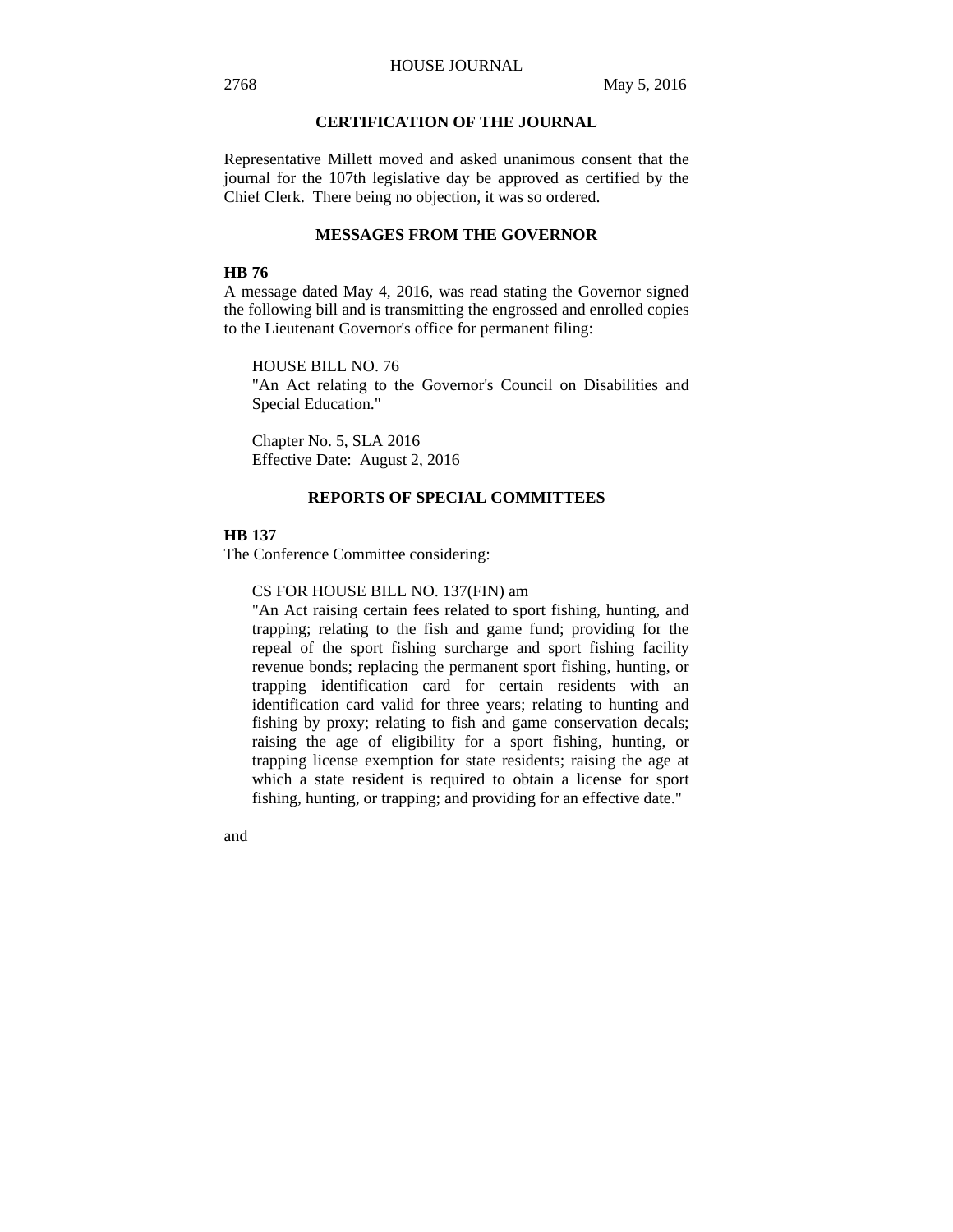## SENATE CS FOR CS FOR HOUSE BILL NO. 137(FIN) am S

"An Act establishing an intensive management surcharge; providing for the repeal of the intensive management surcharge; establishing certain special hunting and fishing licenses and permits for residents with developmental disabilities; establishing a separate sustainable wildlife account in the fish and game fund; raising certain fees related to sport fishing, hunting, and trapping; relating to the fish and game fund; providing for the repeal of the sport fishing surcharge and sport fishing facility revenue bonds; relating to the regulation of nonresident hunters; relating to hunting and fishing by proxy; relating to fish and game conservation decals; raising the age at which a state resident is required to obtain a license for sport fishing, hunting, or trapping; relating to the Chitina dip net fishery; and providing for an effective date."

(SCR 22 – title change resolution)

requests limited powers of free conference on the following specific point(s):

Section 29 (Senate)

The request was signed by Representatives Talerico (Chair), Nageak, Tarr; and Senators Giessel (Chair), Stoltze, Stevens.

The Speaker granted the limited powers of free conference as requested.

The Chief Clerk notified the Senate.

#### **CONSIDERATION OF THE DAILY CALENDAR**

## **SENATE BILLS IN THIRD READING**

## **SB 91**

The following was before the House in third reading:

## HOUSE CS FOR CS FOR SS FOR SENATE BILL NO. 91(FIN) am H

"An Act relating to civil in rem forfeiture actions; relating to criminal law and procedure; relating to controlled substances;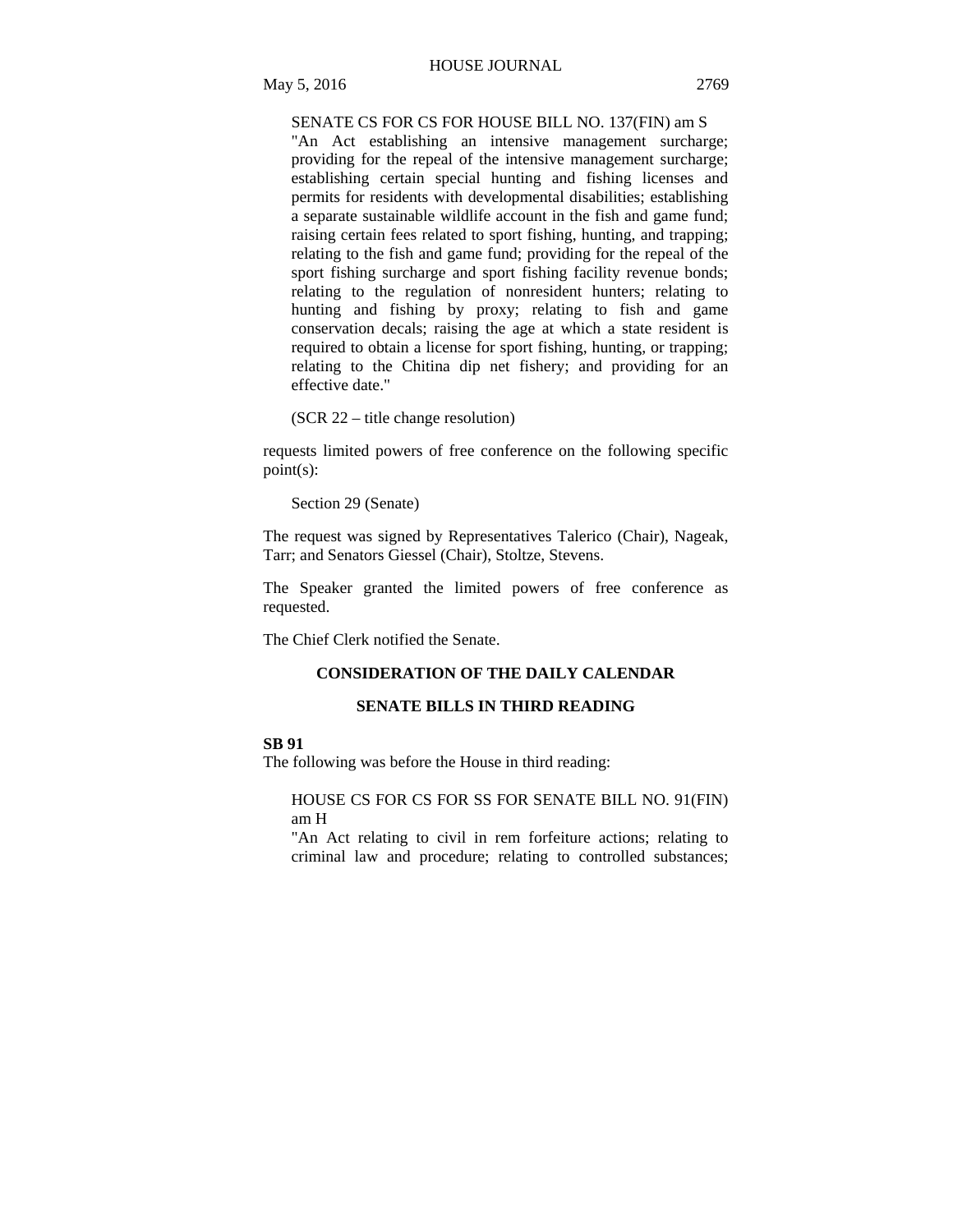relating to victims of criminal offenses; relating to probation; relating to sentencing; relating to treatment program credit for time spent toward service of a sentence of imprisonment; relating to the Violent Crimes Compensation Board; establishing a pretrial services program with pretrial services officers in the Department of Corrections; relating to permanent fund dividends; relating to electronic monitoring; relating to penalties for violations of municipal ordinances; relating to parole; relating to correctional restitution centers; relating to community work service; relating to revocation, termination, suspension, cancellation, or restoration of a driver's license; relating to identification cards and driver's licenses for parolees; relating to the disqualification of persons convicted of certain felony drug offenses from participation in the food stamp and temporary assistance programs; relating to the duties of the commissioner of corrections; amending Rules 32, 32.1, 38, and 43, Alaska Rules of Criminal Procedure; and providing for an effective date."

In accordance with Rule 43(b) of the Uniform Rules, the Speaker waived engrossment of HCS CSSSSB 91(FIN) am H.

Representative Millett placed a call of the House.

The Speaker lifted the call.

The question being: "Shall HCS CSSSSB 91(FIN) am H pass the House?" The roll was taken with the following result:

HCS CSSSSB 91(FIN) am H Third Reading Final Passage

#### **YEAS: 28 NAYS: 11 EXCUSED: 1 ABSENT: 0**

Yeas: Spohnholz, Stutes, Talerico, Tarr, Thompson, Tuck, Wilson, Wool, Claman, Drummond, Edgmon, Foster, Gara, Gattis, Guttenberg, Herron, Hughes, Kawasaki, Keller, Kito, Kreiss-Tomkins, LeDoux, Munoz, Nageak, Olson, Saddler, Seaton, Chenault

Nays: Tilton, Vazquez, Colver, Johnson, Josephson, Lynn, Millett, Neuman, Ortiz, Pruitt, Reinbold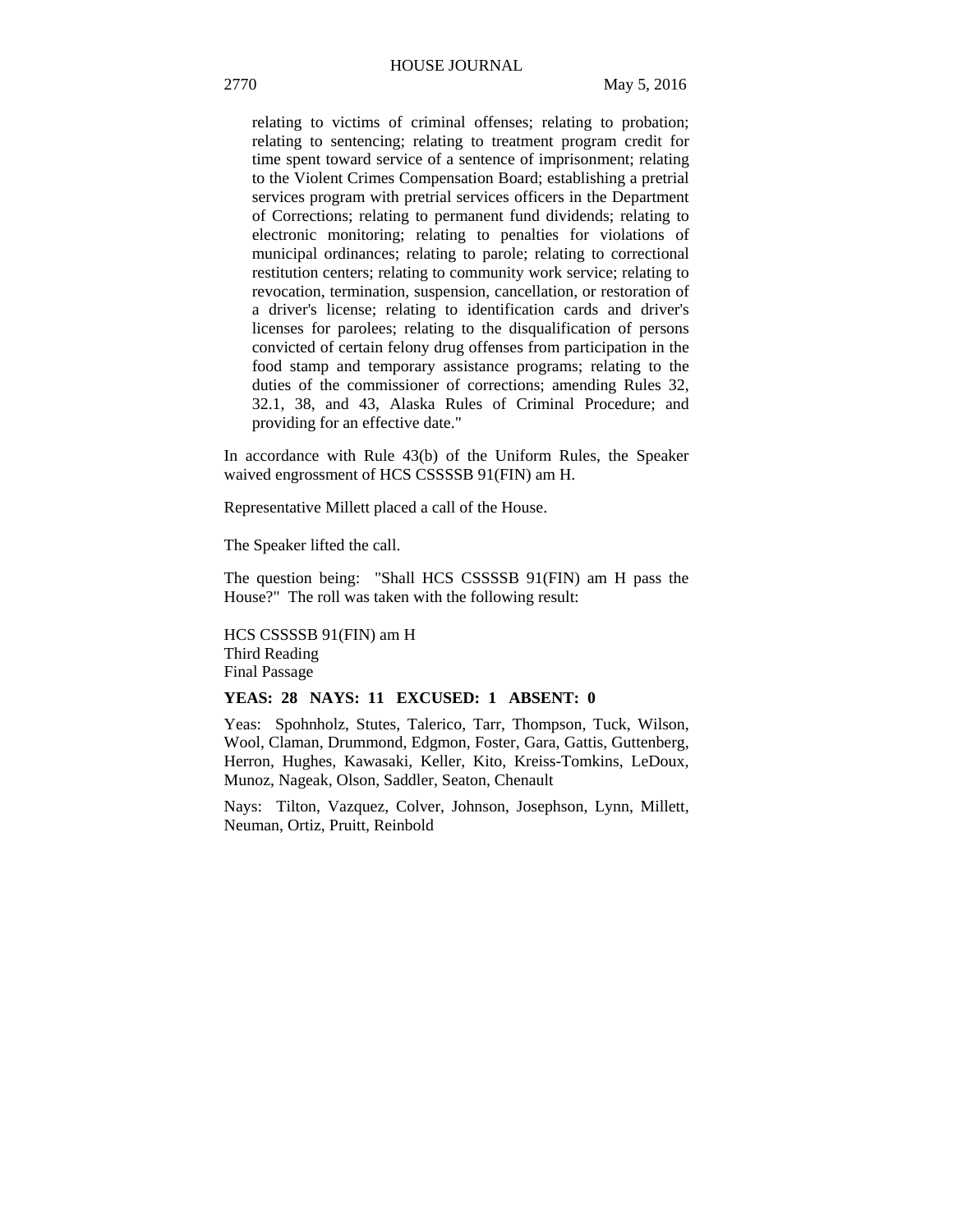May 5, 2016 2771

Excused: Hawker

And so, HCS CSSSSB 91(FIN) am H passed the House.

Representative Millett moved and asked unanimous consent that the roll call on the passage of the bill be considered the roll call on the court rule changes. There being no objection, it was so ordered.

Representative Millett moved and asked unanimous consent that the roll call on the passage of the bill be considered the roll call on the effective date clause. There being no objection, it was so ordered.

Representative Pruitt gave notice of reconsideration of the vote on HCS CSSSSB 91(FIN) am H.

## **SPECIAL ORDER OF BUSINESS**

#### **HCR 32**

Representative Millett moved and asked unanimous consent that the following be taken up as a Special Order of Business:

## HOUSE CONCURRENT RESOLUTION NO. 32

Suspending Rules 24(c), 35, 41(b), and 42(e), Uniform Rules of the Alaska State Legislature, concerning Senate Bill No. 91, relating to criminal law and procedure; relating to controlled substances; relating to immunity from prosecution for the crime of prostitution; relating to probation; relating to sentencing; establishing a pretrial services program with pretrial services officers in the Department of Corrections; relating to the publication of suspended entries of judgment on a publicly available Internet website; relating to permanent fund dividends; relating to electronic monitoring; relating to penalties for violations of municipal ordinances; relating to parole; relating to correctional restitution centers; relating to community work service; relating to revocation, termination, suspension, cancellation, or restoration of a driver's license; relating to the excise tax on marijuana; establishing the recidivism reduction fund; relating to the Alaska Criminal Justice Commission; relating to the disqualification of persons convicted of specified drug offenses from participation in the food stamp and temporary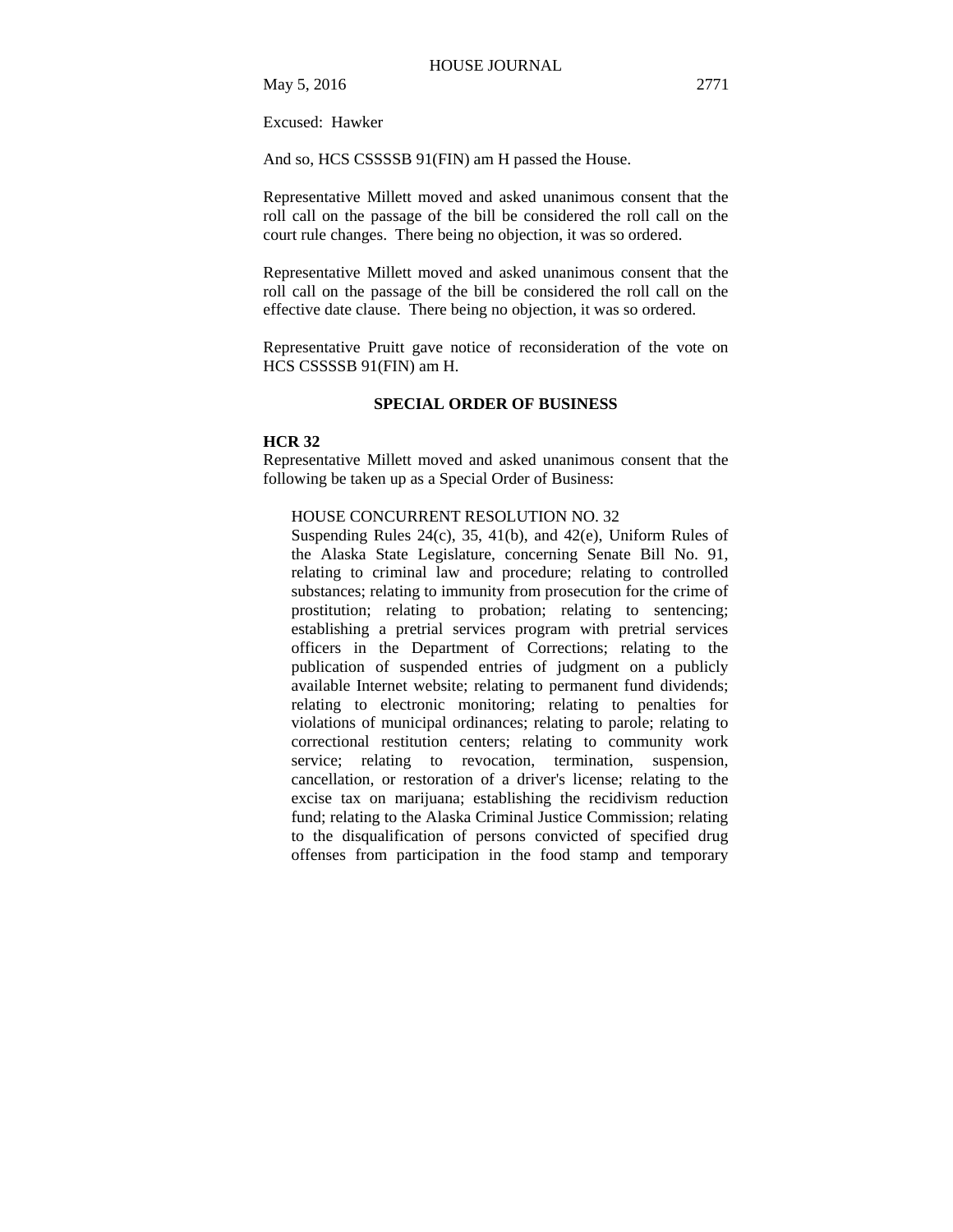assistance programs; relating to the duties of the commissioner of corrections; and amending Rules 32, 32.1, 38, 41, and 43, Alaska Rules of Criminal Procedure, and repealing Rules 41(d) and (e), Alaska Rules of Criminal Procedure.

There being no objection, it was so ordered.

The question being: "Shall HCR 32 pass the House?" The roll was taken with the following result:

HCR 32 Special Order of Business

#### **YEAS: 38 NAYS: 1 EXCUSED: 1 ABSENT: 0**

Yeas: Stutes, Talerico, Tarr, Thompson, Tilton, Tuck, Vazquez, Wilson, Wool, Claman, Colver, Drummond, Edgmon, Foster, Gara, Gattis, Guttenberg, Herron, Hughes, Johnson, Josephson, Kawasaki, Keller, Kito, Kreiss-Tomkins, LeDoux, Lynn, Millett, Munoz, Nageak, Neuman, Olson, Ortiz, Pruitt, Saddler, Seaton, Spohnholz, Chenault

Nays: Reinbold

Excused: Hawker

And so, HCR 32 passed the House and was referred to the Chief Clerk for engrossment.

#### **RESCIND**

#### **HB 156**

Representative Keller moved and asked unanimous consent that the House rescind action in failing to adopt the following (page 2741):

#### SENATE CS FOR CS FOR HOUSE BILL NO. 156(FIN)

"An Act relating to a parent's right to direct the education of a child; relating to the duties of the state Board of Education and Early Development, the Department of Education and Early Development, school boards, and school districts; relating to public school curriculum and assessments; relating to compliance with federal education laws; relating to public school accountability; relating to a statewide assessment plan and review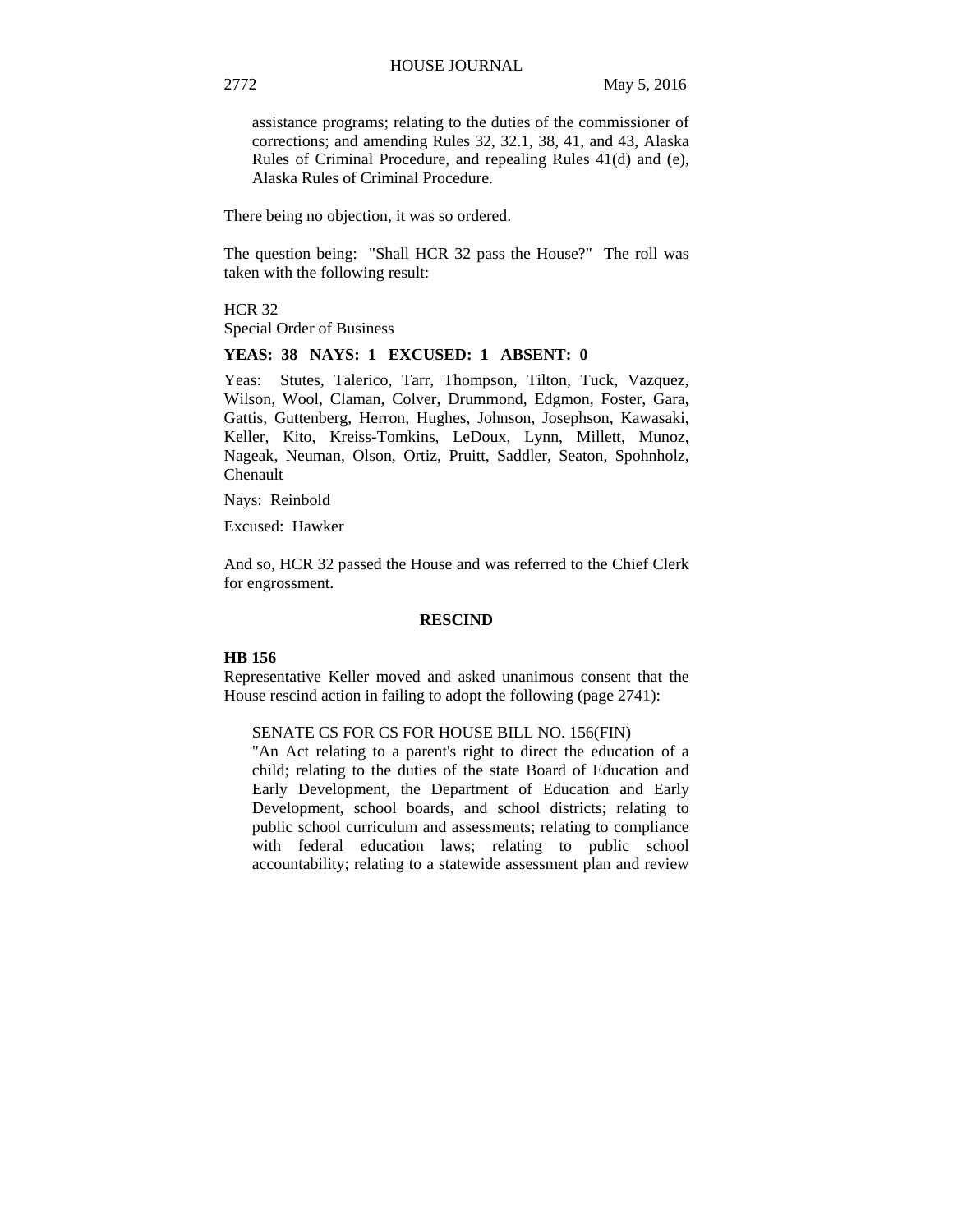of education laws and regulations; repealing the minimum expenditure for instruction for school districts; relating to sex education, human reproduction education, and human sexuality education; relating to suicide awareness and prevention training; relating to contracts for student assessments; relating to questionnaires and surveys administered in public schools; relating to physical examinations for teachers; and providing for an effective date."

Representative Tarr objected and withdrew the objection. There being no further objection, the motion passed.

Representative Millett moved that the House adopt the Conference Committee report (page 2648), thus adopting SCS CSHB 156(FIN).

The question being: "Shall the House adopt the report?" The roll was taken with the following result:

#### SCS CSHB 156(FIN) Adopt

#### **YEAS: 21 NAYS: 18 EXCUSED: 1 ABSENT: 0**

Yeas: Talerico, Thompson, Tilton, Vazquez, Wilson, Colver, Gattis, Hughes, Johnson, Keller, LeDoux, Lynn, Millett, Munoz, Nageak, Neuman, Olson, Pruitt, Reinbold, Saddler, Chenault

Nays: Tarr, Tuck, Wool, Claman, Drummond, Edgmon, Foster, Gara, Guttenberg, Herron, Josephson, Kawasaki, Kito, Kreiss-Tomkins, Ortiz, Seaton, Spohnholz, Stutes

Excused: Hawker

And so, the House adopted the report.

Representative Millett moved the effective date clause.

The question being: "Shall the effective date clause be adopted?" The roll was taken with the following result:

SCS CSHB 156(FIN) Adopt Effective Date

**YEAS: 23 NAYS: 16 EXCUSED: 1 ABSENT: 0**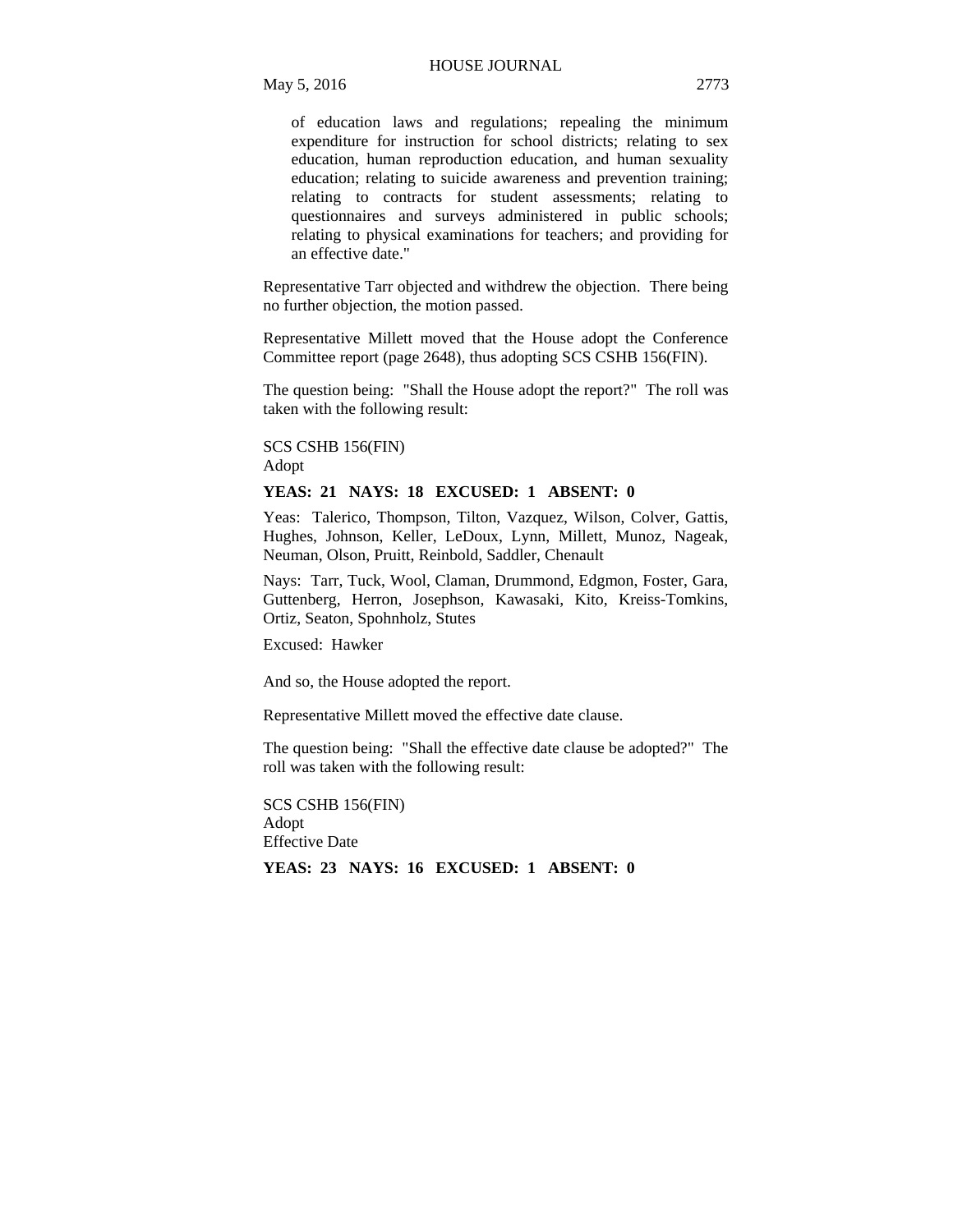Yeas: Thompson, Tilton, Vazquez, Wilson, Colver, Gattis, Herron, Hughes, Johnson, Keller, LeDoux, Lynn, Millett, Nageak, Neuman, Olson, Pruitt, Reinbold, Saddler, Seaton, Stutes, Talerico, Chenault

Nays: Tarr, Tuck, Wool, Claman, Drummond, Edgmon, Foster, Gara, Guttenberg, Josephson, Kawasaki, Kito, Kreiss-Tomkins, Munoz, Ortiz, Spohnholz

Excused: Hawker

And so, lacking the required 27 votes, the effective date clause was not adopted, and the new title follows:

SENATE CS FOR CS FOR HOUSE BILL NO. 156(FIN)(efd fld H)

"An Act relating to a parent's right to direct the education of a child; relating to the duties of the state Board of Education and Early Development, the Department of Education and Early Development, school boards, and school districts; relating to public school curriculum and assessments; relating to compliance with federal education laws; relating to public school accountability; relating to a statewide assessment plan and review of education laws and regulations; repealing the minimum expenditure for instruction for school districts; relating to sex education, human reproduction education, and human sexuality education; relating to suicide awareness and prevention training; relating to contracts for student assessments; relating to questionnaires and surveys administered in public schools; relating to physical examinations for teachers."

The Chief Clerk notified the Senate.

The Senate adopted the Conference report (Senate Journal page 2750).

SCS CSHB 156(FIN)(efd fld H) was referred to the Chief Clerk for engrossment.

#### **SPECIAL ORDER OF BUSINESS**

## **SCR 25**

Representative Millett moved and asked unanimous consent that the following be taken up as a Special Order of Business: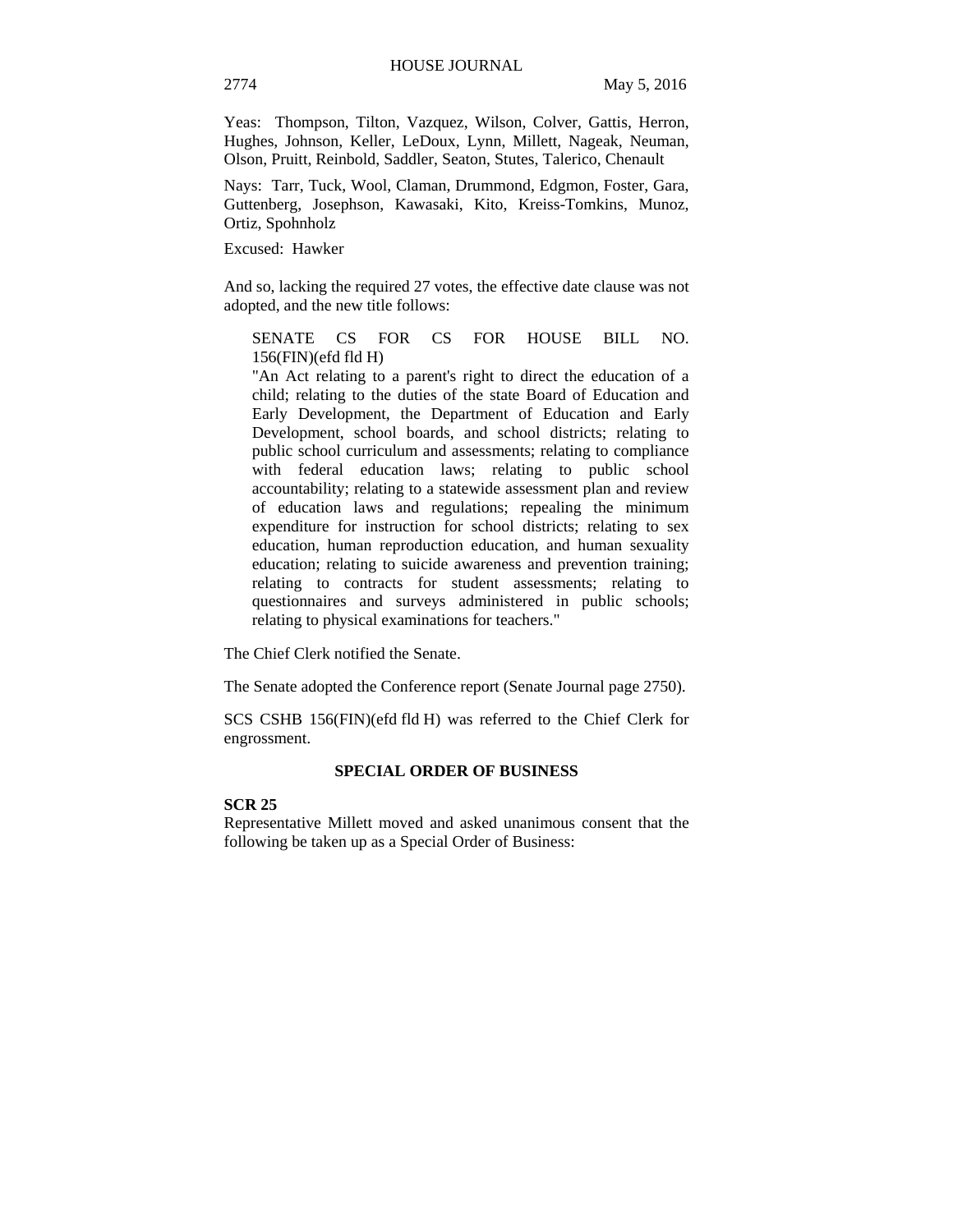## SENATE CONCURRENT RESOLUTION NO. 25

Suspending Rules 24(c), 35, 41(b), and 42(e), Uniform Rules of the Alaska State Legislature, concerning House Bill No. 156, relating to the duties of the State Board of Education and Early Development, the Department of Education and Early Development, school boards, and school districts; relating to public school curriculum and assessments; relating to compliance with federal education laws; relating to public school accountability; and relating to a statewide assessment plan and review of education laws and regulations.

There being no objection, it was so ordered.

The question being: "Shall SCR 25 pass the House?" The roll was taken with the following result:

SCR 25

Special Order of Business

#### **YEAS: 24 NAYS: 15 EXCUSED: 1 ABSENT: 0**

Yeas: Thompson, Tilton, Vazquez, Wilson, Colver, Gattis, Herron, Hughes, Johnson, Keller, LeDoux, Lynn, Millett, Munoz, Nageak, Neuman, Olson, Pruitt, Reinbold, Saddler, Seaton, Stutes, Talerico, Chenault

Nays: Tuck, Wool, Claman, Drummond, Edgmon, Foster, Gara, Guttenberg, Josephson, Kawasaki, Kito, Kreiss-Tomkins, Ortiz, Spohnholz, Tarr

Excused: Hawker

And so, lacking the required 27 votes, SCR 25 failed to pass the House.

SCR 25(fld H) was referred to the Chief Clerk for engrossment.

#### **UNFINISHED BUSINESS**

Representative Millett moved and asked unanimous consent that the following members be excused from a call of the House. There being no objection, the members were excused as noted: